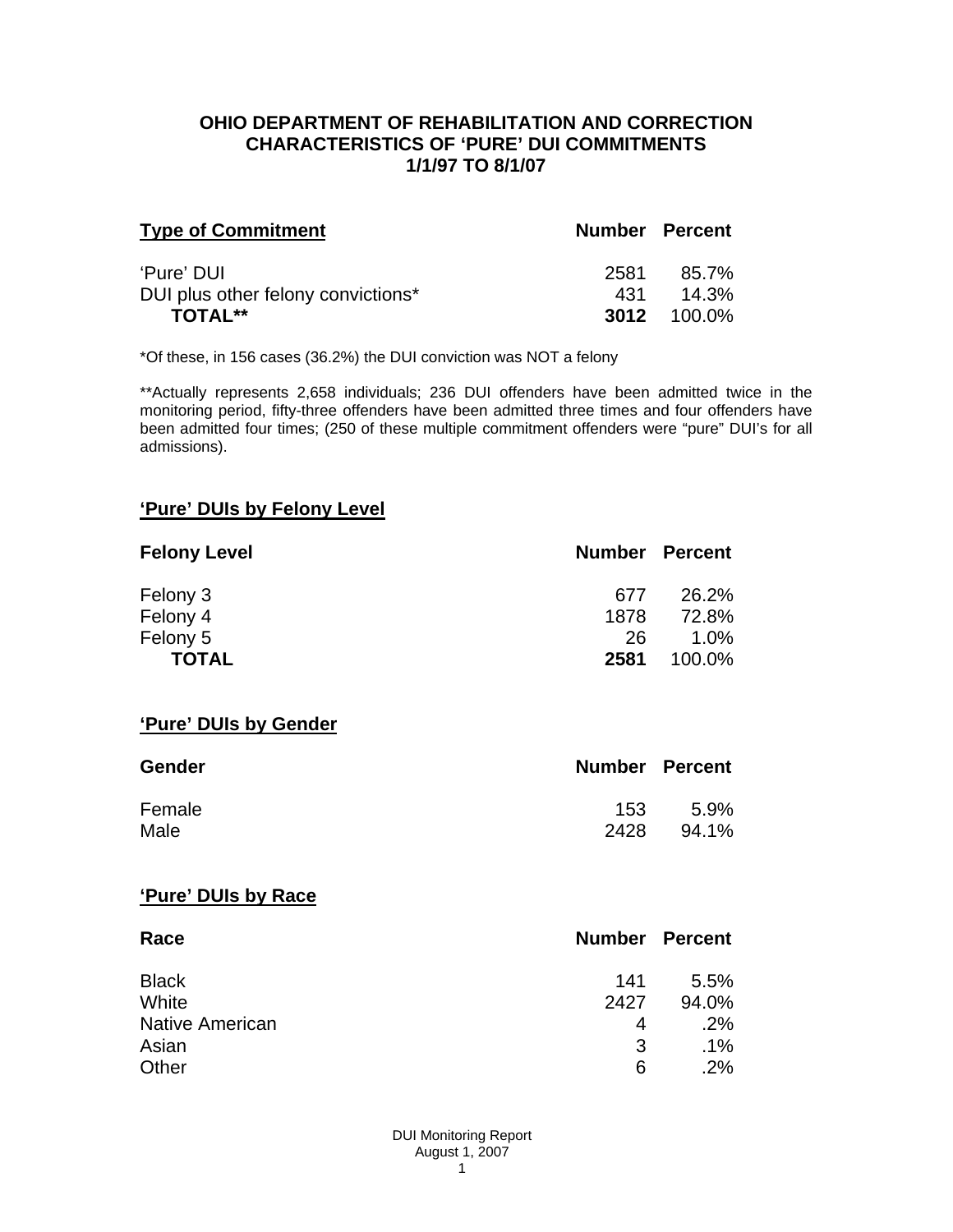# **'Pure' DUIs by Age at Commitment**

| <b>Age at Commitment</b> | <b>Number</b> | <b>Percent</b> |
|--------------------------|---------------|----------------|
| 25 and under             | 120           | 4.6%           |
| 26 to 30                 | 315           | 12.2%          |
| 31 to 35                 | 431           | 16.7%          |
| 36 to 40                 | 567           | 22.0%          |
| 41 to 45                 | 595           | 23.1%          |
| 46 to 50                 | 346           | 13.4%          |
| Over 50                  | 207           | 8.0%           |

| Range = $19$ to $77$ | Median = $39$ |
|----------------------|---------------|
| Mean $=$ 39.2        | Mode $= 44$   |

# **'Pure' DUIs by Security Classification**

| <b>Security Level</b>                | <b>Number Percent</b> |        |
|--------------------------------------|-----------------------|--------|
| Level 1-A                            | 228                   | 8.8%   |
| Level 1-B                            | 1867                  | 72.3%  |
| Level 2                              | 320                   | 12.4%  |
| Level 3*                             | 165                   | 6.4%   |
| Level 4-B                            |                       | $.0\%$ |
| *Includes inmates still in reception |                       |        |

# **'Pure' DUIs by County of Commitment**

| <b>County of Commitment</b> | <b>Number</b> | <b>Percent</b> |
|-----------------------------|---------------|----------------|
| Cuyahoga                    | 233           | 9.0%           |
| Summit                      | 188           | 7.3%           |
| <b>Stark</b>                | 167           | 6.5%           |
| Hamilton                    | 148           | 5.7%           |
| <b>Butler</b>               | 120           | 4.6%           |
| Lorain                      | 108           | 4.2%           |
| Franklin                    | 107           | 4.1%           |
| Clermont                    | 101           | 3.9%           |
| Lake                        | 97            | 3.8%           |
| Warren                      | 74            | 2.9%           |
| Portage                     | 65            | 2.5%           |
| <b>All Other Counties</b>   | 1173          | 45.5%          |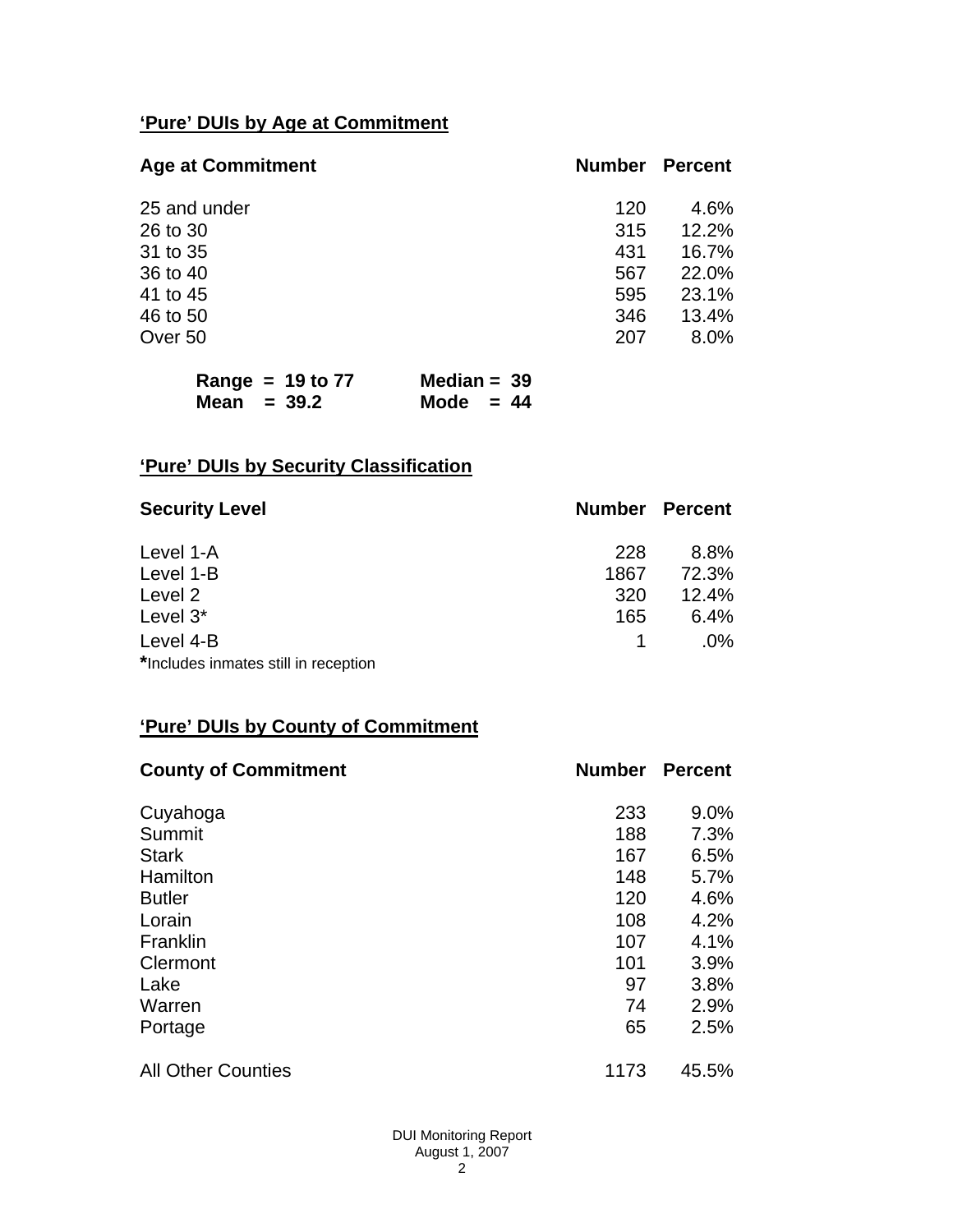# **'Pure' DUIs by Current Status**

| <b>Current Status</b>                  | <b>Number Percent</b> |       |
|----------------------------------------|-----------------------|-------|
| <b>Currently Incarcerated</b>          | 544                   | 21.1% |
| <b>Judicial Release</b>                | 412                   | 16.0% |
| <b>Released under PRC</b>              | 824                   | 31.9% |
| Released to Appeal Bond                | 6                     | .2%   |
| <b>Furlough (Transitional Control)</b> | 89                    | 3.4%  |
| <b>Vacated Sentence</b>                | 10                    | .4%   |
| <b>Court Order</b>                     | 10                    | .4%   |
| Death of Inmate                        | 15                    | .6%   |
| Released at Expiration of Prison Term* | 669                   | 25.9% |

\*Released without post-release control; of the 1106 releases since January 2004, 582 were expiration of prison term (52.6%), compared with 231 inmates released onto PRC (which included 172males who successfully completed the DUI IPP sentence reduction program, seven females who successfully completed the Camp Meridian IPP program and four females who completed the ORW education intensive program).

# **'Pure' DUIs by Length of Sentence (in months)**

| <b>Length of Sentence</b>           | <b>Number Percent</b> |                 |
|-------------------------------------|-----------------------|-----------------|
| Two Months (mandatory sentence)     | 59                    | 2.3%            |
| Three to Six Months                 | 304                   | 11.8%           |
| Seven to Eleven Months              | 234                   | 9.1%            |
| <b>Twelve Months</b>                | 656                   | 25.4%           |
| Thirteen to Seventeen Months        | 220                   | 8.5%            |
| <b>Eighteen Months</b>              | 201                   | 7.8%            |
| Nineteen to Twenty-four Months      | 403                   | 15.6%           |
| <b>Twenty-five to Thirty Months</b> | 196                   | 7.6%            |
| Thirty-one to Thirty-five Months    | 2                     | $.1\%$          |
| Thirty-six to Forty-seven Months    | 168                   | 6.5%            |
| Forty-eight to Fifty-nine Months    | 99                    | 3.8%            |
| Sixty Months or more                | 39                    | 1.5%            |
| Mode $= 12$ months<br>Mean          |                       | $= 18.6$ months |

 **Median = 14 months**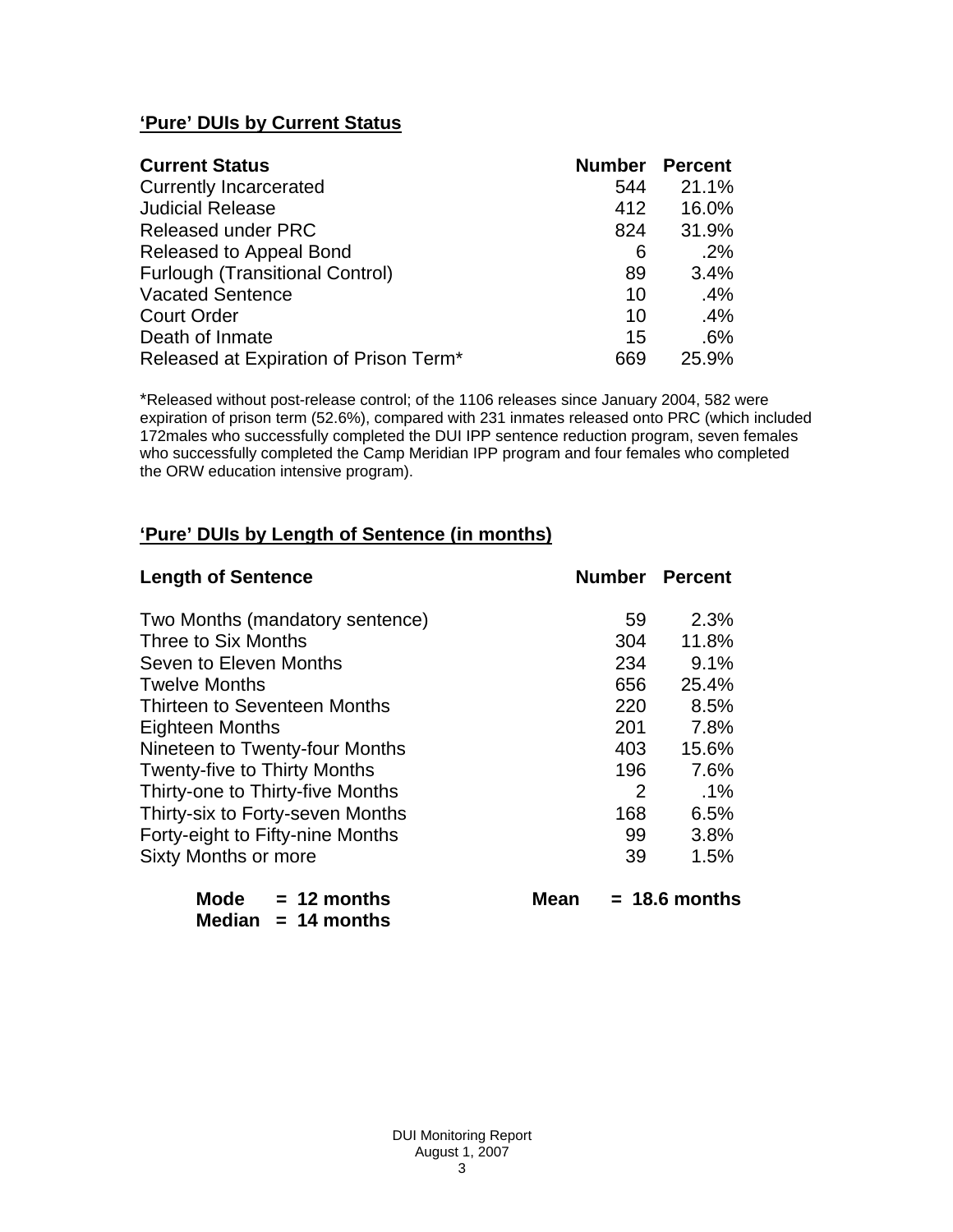# **'Pure' DUIs by Number of Prior Incarcerations**

| <b>Number of Prior Incarcerations</b> | <b>Number Percent</b> |          |
|---------------------------------------|-----------------------|----------|
| None                                  | 1540                  | 59.7%    |
| One                                   | 596                   | 23.1%    |
| Two                                   | 270                   | $10.5\%$ |
| Three or more                         | 175                   | 6.8%     |

#### **'Pure' DUIs Currently Incarcerated by Parent Institution\* (8/1/07)**

| <b>Institution</b>                                 | <b>Number Percent</b>   |       | # in           |
|----------------------------------------------------|-------------------------|-------|----------------|
|                                                    |                         |       | Camp           |
| <b>Allen Correctional Institution</b>              | 6                       | 1.1%  |                |
| <b>Belmont Correctional Institution</b>            | 27                      | 4.9%  | 17             |
| <b>Chillicothe Correctional Institution</b>        | 12                      | 2.2%  |                |
| <b>Corrections Reception Center</b>                | 31                      | 5.7%  |                |
| Dayton Correctional Institution                    | 3                       | .6%   |                |
| <b>Franklin Pre-Release Center</b>                 | $\overline{\mathbf{4}}$ | .7%   |                |
| <b>Grafton Correctional Institution</b>            | 9                       | 1.7%  |                |
| <b>Hocking Correctional Institution</b>            | 9                       | 1.7%  |                |
| <b>Lake Erie Correctional Institution</b>          | 23                      | 4.2%  |                |
| <b>Lebanon Correctional Institution</b>            | 1                       | .2%   |                |
| <b>London Correctional Institution</b>             | 23                      | 4.3%  | 8              |
| <b>Lorain Correctional Institution</b>             | 37                      | 6.8%  |                |
| <b>Mansfield Correctional Institution</b>          | 27                      | 5.0%  | 27             |
| <b>Marion Correctional Institution</b>             | 15                      | 2.8%  | 3              |
| <b>Noble Correctional Institution</b>              | 13                      | 2.4%  |                |
| <b>North Central Correctional Institution</b>      | 9                       | 1.7%  |                |
| <b>North Coast Correctional Treatment Facility</b> | 153                     | 28.1% | $22**$         |
| Northeast Pre-Release Center                       | $\overline{2}$          | .4%   |                |
| <b>Oakwood Correctional Facility</b>               | 3                       | .6%   |                |
| Ohio Reformatory for Women                         | 22                      | 4.0%  |                |
| <b>Ohio State Penitentiary</b>                     | 6                       | 1.1%  | 6              |
| <b>Pickaway Correctional Institution</b>           | 78                      | 14.3% |                |
| <b>Richland Correctional Institution</b>           | 14                      | 2.6%  |                |
| <b>Ross Correctional Institution</b>               | $\overline{7}$          | 1.3%  | $\overline{2}$ |
| Southeastern Correctional Institution              | $\overline{2}$          | .4%   |                |
| <b>Southern Ohio Correctional Facility</b>         | $\overline{1}$          | .2%   |                |
| <b>Toledo Correctional Institution</b>             | 1                       | .2%   |                |
| <b>Trumbull Correctional Institution</b>           | 3                       | .6%   | $3***$         |
| $N = 544$                                          |                         |       |                |

\*Includes inmates out to court

\*\*In DUI IPP program at NCCTF (male)

\*\*\*Female inmates in TCI camp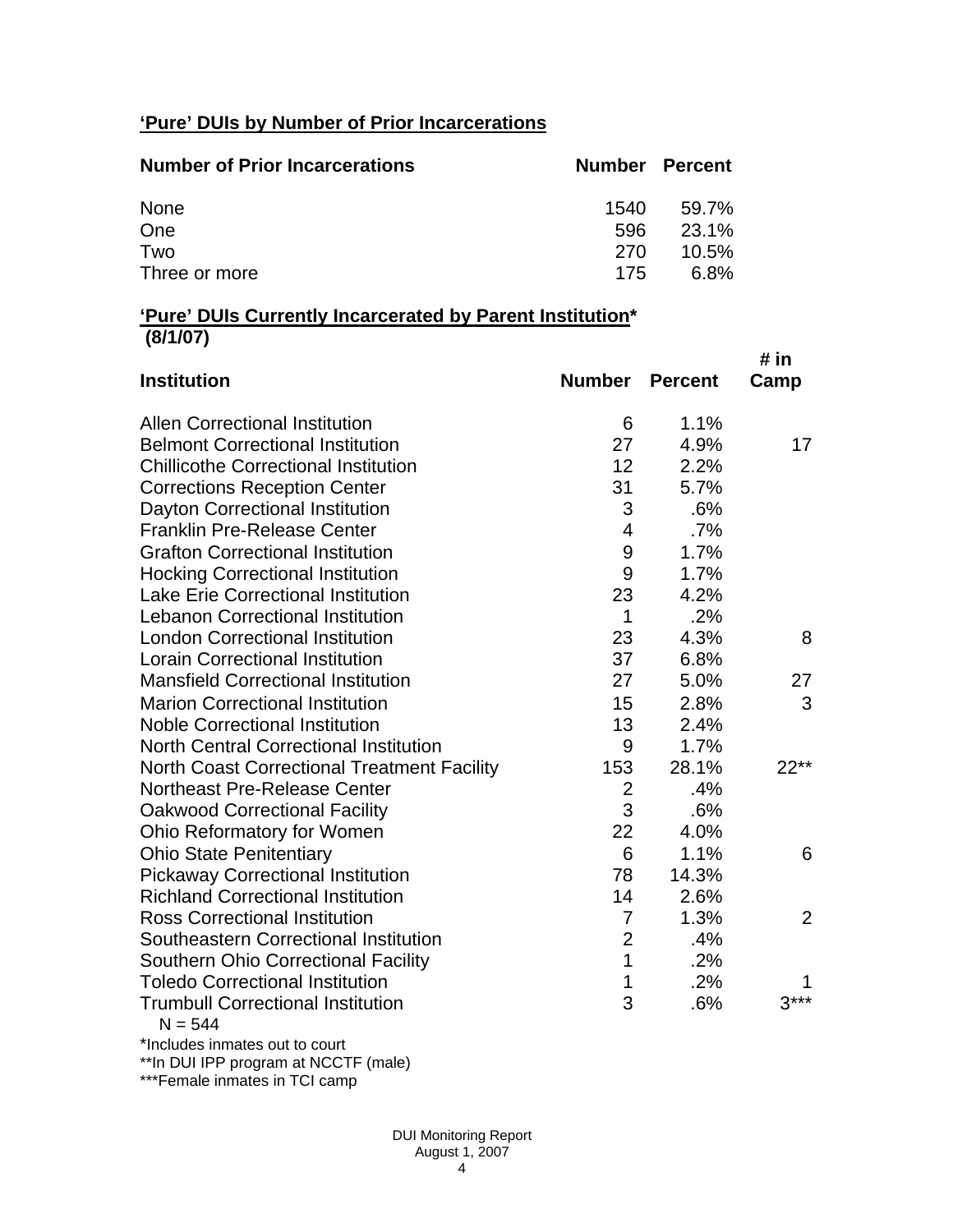## **'PURE' DUI OFFENDERS COMPARISON OF SELECTED RELEASE TYPES DEMOGRAPHICS AND TIME SERVED/TIME SAVED VARIABLES 8/1/07**

|                                                                         | <b>Release Types</b>        |                   |                                             |                                |                           |                           |                                                             |                                          |  |
|-------------------------------------------------------------------------|-----------------------------|-------------------|---------------------------------------------|--------------------------------|---------------------------|---------------------------|-------------------------------------------------------------|------------------------------------------|--|
| <b>Variables</b>                                                        | Post-<br>Release<br>Control |                   | IPP with<br>Post-<br>Release<br>Control**** |                                | Judicial<br>Release       |                           | Expiration<br>of Sentence<br>with No<br>Supervision         |                                          |  |
|                                                                         | N                           | $\%$ *            | $\mathsf{N}$                                | $%^*$                          | N                         | $\%$ *                    | N                                                           | $\%$                                     |  |
| <b>TOTAL</b>                                                            | 448                         |                   | 363                                         |                                | 412                       |                           | 669                                                         |                                          |  |
| Race:<br>White<br>African-American<br>Native American<br>Asian<br>Other | 424<br>22<br>$\overline{2}$ | 94.7<br>4.9<br>.4 | 344<br>16<br>1<br>$\overline{2}$            | 94.8<br>4.4<br>$\cdot$ 3<br>.6 | 390<br>21<br>$\mathbf{1}$ | 94.7<br>5.1<br>$\cdot$ .2 | 614<br>50<br>1<br>$\overline{\mathbf{c}}$<br>$\overline{2}$ | 91.8<br>7.5<br>.1<br>$.3\,$<br>$\cdot$ 3 |  |
| Gender:<br>Male<br>Female                                               | 429<br>19                   | 95.8<br>4.2       | 363                                         | 100.0                          | 371<br>41                 | 90.0<br>10.0              | 626<br>43                                                   | 93.6<br>6.4                              |  |
| Age:<br>Mean<br>Median<br>Mode                                          | 37.6<br>37.0<br>$36.0***$   |                   | 38.3<br>39.0<br>42.0                        |                                | 38.3<br>38.0<br>38.0      |                           | 39.3<br>40.0<br>44.0                                        |                                          |  |
| <b>Commitment County:</b><br>Major Urban**<br><b>All Others</b>         | 198<br>250                  | 44.2<br>55.8      | 121<br>242                                  | 33.3<br>66.7                   | 128<br>284                | 31.7<br>68.3              | 259<br>410                                                  | 38.7<br>61.3                             |  |

\*Column totals = 100%

\*\*Cuyahoga, Franklin, Hamilton, Lucas, Montgomery, Stark and Summit

\*\*\*Multiple modes; lowest value is shown

\*\*\*\* Males completing the DUI IPP at NCCTF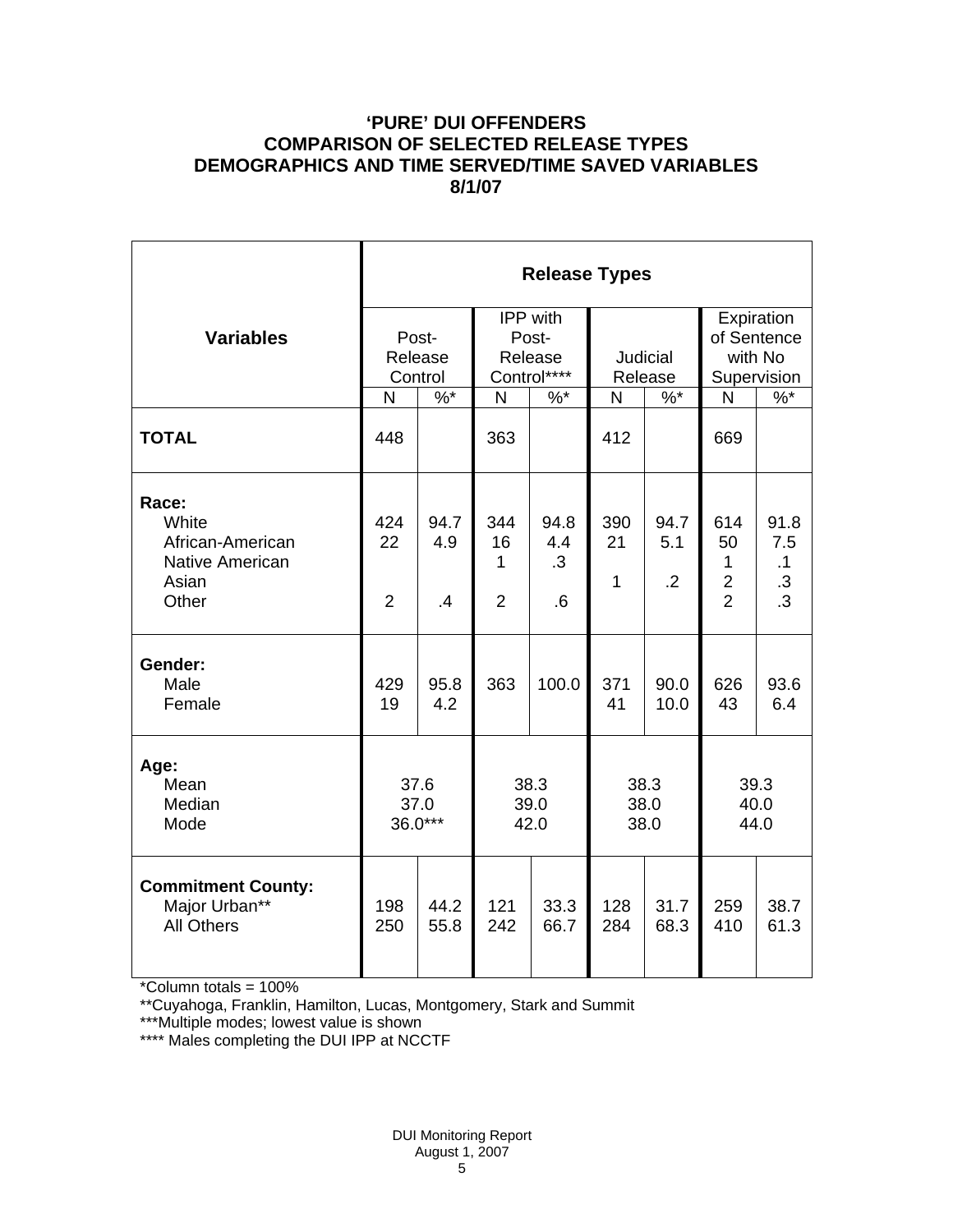|                                                                                       | <b>Release Types</b>                         |                              |                                         |                            |                       |                            |                                                       |                             |  |  |
|---------------------------------------------------------------------------------------|----------------------------------------------|------------------------------|-----------------------------------------|----------------------------|-----------------------|----------------------------|-------------------------------------------------------|-----------------------------|--|--|
| <b>Variables</b>                                                                      | Post-<br>Release<br>Control                  |                              | IPP with<br>Post-<br>Release<br>Control |                            | Judicial<br>Release   |                            | Expiration of<br>Sentence<br>(with No<br>Supervision) |                             |  |  |
|                                                                                       | N                                            | $\%^{*}$                     | $\%$ *<br>N                             |                            | N<br>$\%$ *           |                            | N                                                     | $\frac{9}{6}$               |  |  |
| <b>Sentence Length</b><br>(Months):<br>Mean<br>Median<br>Mode                         | 11.7<br>19.0<br>12.0<br>16.0<br>12.0<br>12.0 |                              |                                         |                            | 20.4<br>18.0<br>12.0  |                            | 14.3<br>12.0<br>12.0                                  |                             |  |  |
| <b>Number of Priors:</b><br>None<br>One<br>Two<br>Three or More                       | 241<br>108<br>48<br>51                       | 53.8<br>24.1<br>10.7<br>11.4 | 246<br>84<br>24<br>9                    | 67.8<br>23.1<br>6.6<br>2.5 | 284<br>71<br>35<br>22 | 68.9<br>17.2<br>8.5<br>5.3 | 394<br>154<br>73<br>48                                | 58.9<br>23.0<br>10.9<br>7.2 |  |  |
| <b>Time Served (Months):</b><br>Mean<br>Median<br>Mode                                | 9.2<br>7.9<br>$4.6**$                        |                              | 6.7<br>5.5<br>5.7                       |                            | 6.0<br>3.8<br>2.2     |                            | 11.1<br>8.9<br>$5.7**$                                |                             |  |  |
| <b>Time Saved Through</b><br><b>Early Release (Months):</b><br>Mean<br>Median<br>Mode | N/A                                          |                              | 11.0<br>7.5<br>$6.1***$                 |                            | 14.0<br>12.0<br>9.2   |                            | N/A                                                   |                             |  |  |

\*Column totals = 100%

\*\*Multiple modes; lowest value is shown